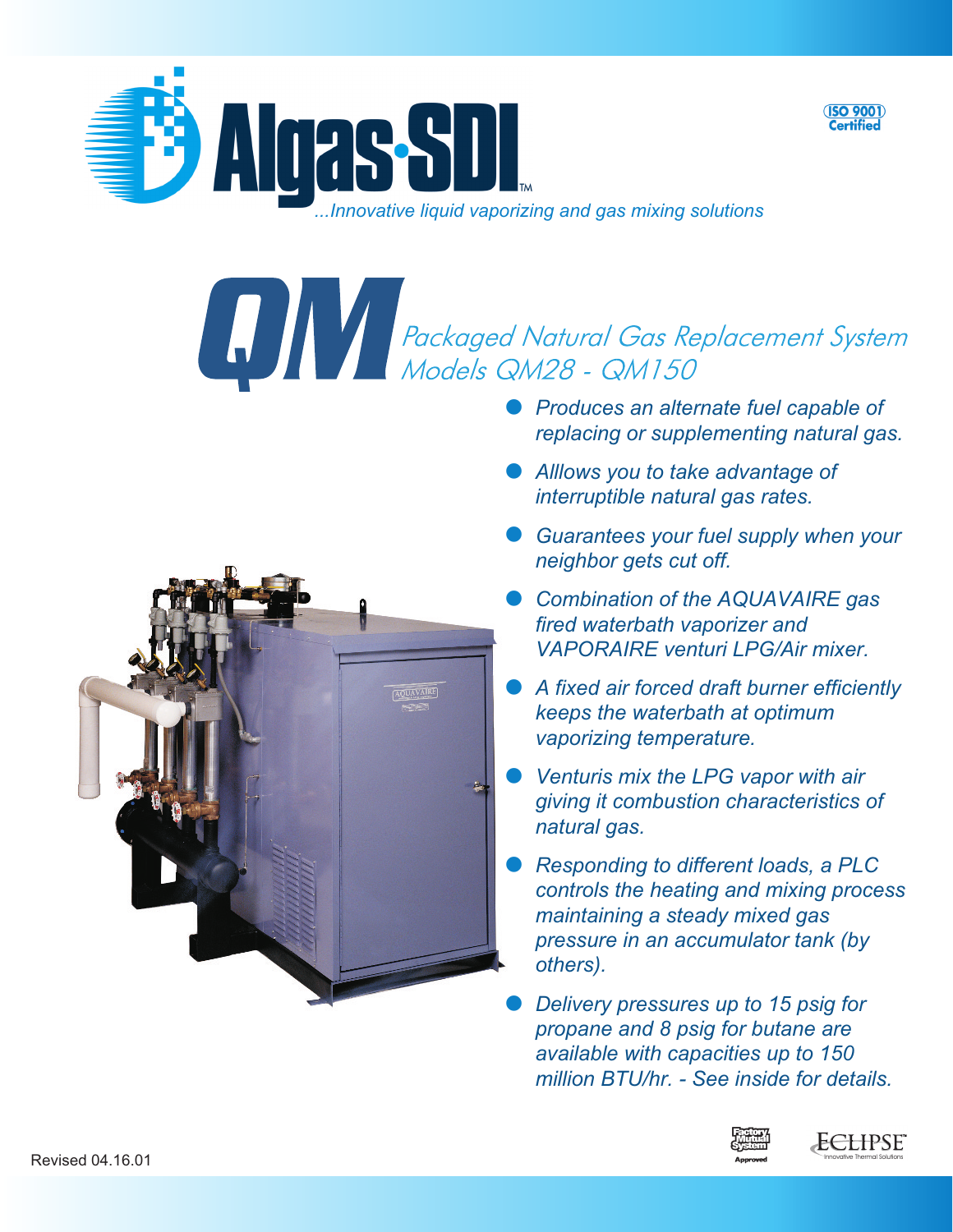# *Specifications*

| <b>Capacity</b><br><b>MMBTU/hr</b> | <b>QM Model</b> | <b>Mixed Gas</b><br><b>Pressure</b> | <b>Min. LPG</b><br><b>Pressure</b> | <b>Number of</b><br>Venturi's | <b>Vaporizer Shipping</b><br><b>Model</b> | <b>Weight (lbs)</b> | <b>Required Accumulator</b><br><b>Tank Capacity (Gallons)</b> |
|------------------------------------|-----------------|-------------------------------------|------------------------------------|-------------------------------|-------------------------------------------|---------------------|---------------------------------------------------------------|
| 28                                 | QM28-15         | 15                                  | 166                                | $\overline{2}$                | Q480V                                     | 2,300               | 500                                                           |
| 35                                 | QM35-12         | 12                                  | 125                                | 3                             | Q480V                                     | 2,300               | 240                                                           |
| 39                                 | QM39-10         | 10                                  | 118                                | 3                             | Q480V                                     | 2,300               | 240                                                           |
| 42                                 | QM42-5          | 5                                   | 60                                 | 3                             | Q480V                                     | 2,300               | 240                                                           |
|                                    | QM42-8          | 8                                   | 90                                 | 3                             | Q480V                                     | 2,300               | 240                                                           |
|                                    | QM42-12         | 12                                  | 131                                | 3                             | Q640V                                     | 3,000               | 240                                                           |
|                                    | QM42-15         | 15                                  | 166                                | 3                             | Q640V                                     | 3,000               | 500                                                           |
| 52                                 | QM52-10         | 10                                  | 118                                | 4                             | Q640V                                     | 3,000               | 240                                                           |
| 56                                 | QM56-5          | 5                                   | 60                                 | 4                             | Q640V                                     | 3,000               | 240                                                           |
|                                    | QM56-8          | 8                                   | 90                                 | 4                             | Q640V                                     | 3,000               | 240                                                           |
|                                    | QM56-12         | 12                                  | 131                                | 4                             | Q800V                                     | 3,100               | 240                                                           |
|                                    | QM56-15         | 15                                  | 166                                | 4                             | Q800V                                     | 3,100               | 500                                                           |
| 65                                 | QM65-10         | 10                                  | 118                                | 5                             | Q800V                                     | 3,100               | 240                                                           |
| 70                                 | QM70-5          | 5                                   | 60                                 | 5                             | Q800V                                     | 3,100               | 240                                                           |
|                                    | QM70-8          | 8                                   | 90                                 | 5                             | Q800V                                     | 3,100               | 240                                                           |
|                                    | QM70-12         | 12                                  | 131                                | 5                             | Q960V                                     | 3,100               | 240                                                           |
|                                    | QM70-15         | 15                                  | 166                                | 5                             | Q1120V                                    | 3,700               | 500                                                           |
| 75                                 | QM75-10         | 10                                  | 118                                | 6                             | Q960V                                     | 3,100               | 240                                                           |
| 84                                 | QM84-5          | 5                                   | 60                                 | 6                             | Q960V                                     | 3,100               | 240                                                           |
|                                    | QM84-8          | 8                                   | 90                                 | 6                             | Q960V                                     | 3,100               | 240                                                           |
|                                    | QM84-12         | 12                                  | 131                                | 6                             | Q1120V                                    | 3,700               | 240                                                           |
|                                    | QM84-15         | 15                                  | 166                                | 6                             | Q1375V                                    | 3,700               | 500                                                           |
| 100                                | QM100-5         | 5                                   | 37                                 | 4                             | Q1120V                                    | 3,900               | 500                                                           |
|                                    | QM100-8         | 8                                   | 73                                 | 4                             | Q1120V                                    | 3,900               | 500                                                           |
|                                    | QM100-12        | 12                                  | 126                                | 4                             | Q1375V                                    | 3,900               | 500                                                           |
| 125                                | QM125-5         | 5                                   | 37                                 | 5                             | Q1375V                                    | 3,900               | 500                                                           |
|                                    | QM125-8         | 8                                   | 73                                 | 5                             | Q1375V                                    | 3,900               | 500                                                           |
|                                    | QM125-12        | 12                                  | 126                                | 5                             | Q1650V                                    | 4,100               | 500                                                           |
| 150                                | QM150-5         | 5                                   | 37                                 | 6                             | Q1650V                                    | 4,200               | 500                                                           |
|                                    | QM150-8         | 8                                   | 73                                 | 6                             | Q1650V                                    | 4,200               | 500                                                           |

1 Capacity is based on a nominal mixed gas gross heating value of 1450 BTU/SCF +/- 5% with commercial grade propane. Actual capacity and mixed gas heating value may vary slightly based on installation and operating conditions.

2 Delivery pressures shown are valid up to 2,000 ft elevation. Contact factory for information regarding applications at higher elevations.

3 Various voltages available on request. Contact factory for additional information.

4 Capacities are based on 100% propane. For butane models, contact factory.

# *Features*

- **-** *Meets the design requirements of NFPA* **-** *Monitored Alarm Display Points: Pamphlet 58 for gas fired waterbath vaporizers and LPG/Air mixers.*
- **-** *The LPG heat exchanger is designed and constructed to conform with ASME Pressure Vessel Code, Section VIII, Division 1.*
- **-** *All wiring, controls, electrical components and their installation comply with the recognized standard defined in NFPA 70.*
- **-** *Suitable for operation down to -40*°F(-40°C)*.*
- **-** *Integrated PLC controlled operating system with user interface and on/off/standby modes.*
- **-** *Component cycle and runtime display.*
- **-** *Self-diagnostic system shows trouble shooting information.*
- 
- **°** *Flame failure*
- **°** *High liquid LPG level*
- **°** *Low water level*
- **°** *High water temperature*
- 
- *load changes.*
- *positive and safe burner ignition.*
- **-** *LPG heat exchanger design pressure rating: 250 psig at 650°F (17.6 kg/cm<sup>2</sup> at 343°C).*
- **-** *Water circulation pump eliminates thermal stratification and increases heat transfer.*
- **-** *Air intake header with silencer insures quiet operation.*
- **-** *Automatic LPG pump control feature.*
- **-** *Accepts 4-20mA input with user adjustable set point for economy pump control.*
- **-** *Powder coated enclosure for durability, and fully insulated waterbath for greater efficiency.*
- **-** *Packaged, skid mounted and fully tested. Ready to connect to plant facilities.*

#### *Options*

- **-** *Remote control interface to operate via modem or plant PC.*
- **-** *Touch screen control panel.*
- **-** *Natural gas burner.*
- **-** *Accumulator tank assembly.*
- **-** *Gas train suitable for CSA, IRI, and the state of Minnesota.*
- **°** *High mixed gas pressure*
- 
- **°** *Low inlet LPG pressure*
- **°** *High burner gas pressure*

# **-** *Industrial duty fixed air forced draft power burner provides optimum exhaust stack temperatures and fast response to*

- **-** *Electronic flame safeguard guarantees*
	-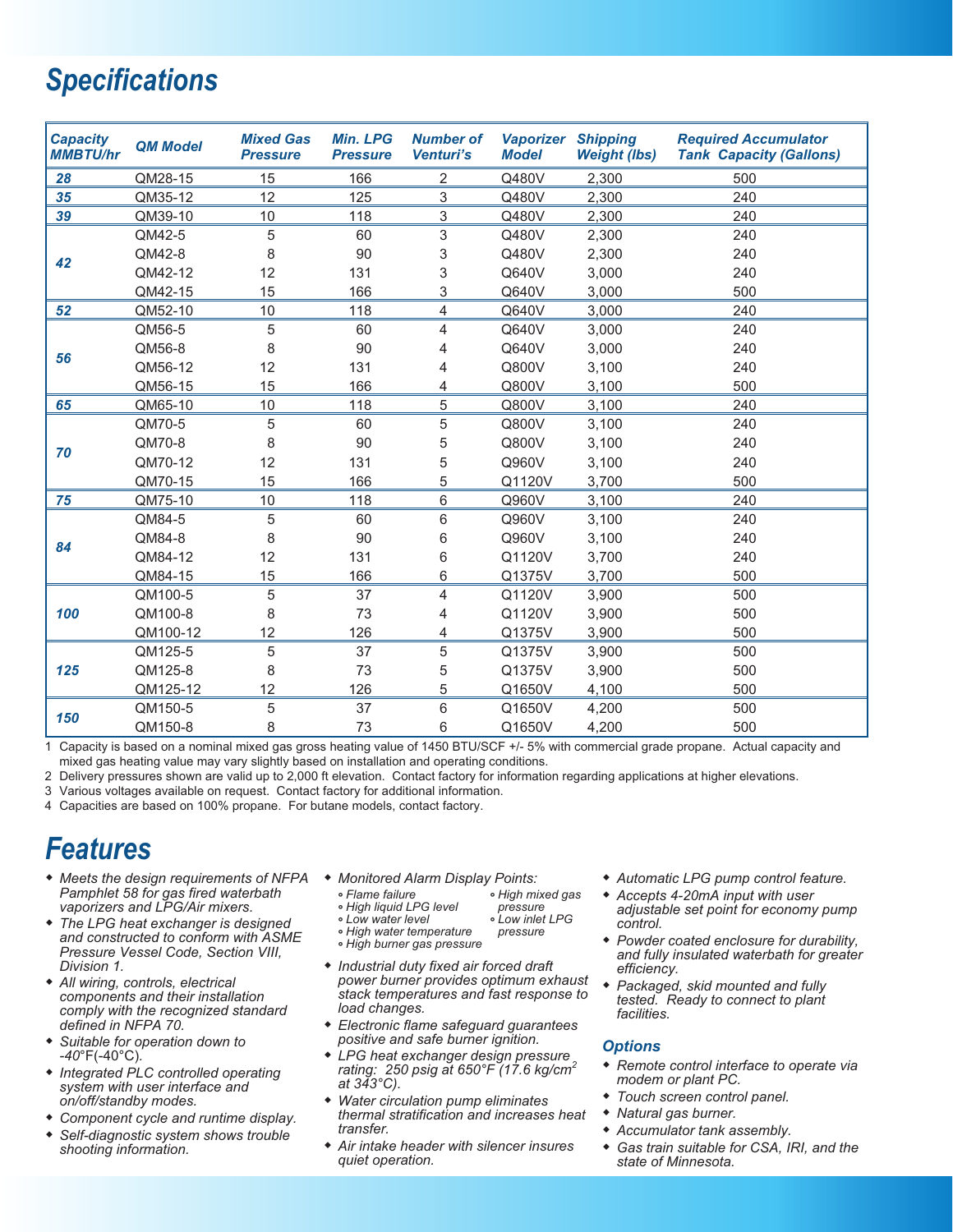# *Dimensions*



| <b>MODEL</b> | <b>Outlet</b><br><b>Pressure</b> | A               | B               | C               | D                 | Е                | F               | G      | H               | J        | K           | L               |
|--------------|----------------------------------|-----------------|-----------------|-----------------|-------------------|------------------|-----------------|--------|-----------------|----------|-------------|-----------------|
| QM28         | 15                               | 451/2"          | 87"             | $21\frac{1}{2}$ | $17\frac{1}{2}$   | 751/2"           | $19\frac{1}{2}$ | 27"    | 581/2"          | N/A      | 6" 150# RFF | $\frac{3}{4}$ " |
| QM35         | 12                               | $45\frac{1}{2}$ | 87"             | $21\frac{1}{2}$ | $17\frac{1}{2}$   | 751/2"           | $19\frac{1}{2}$ | 27"    | 581/2"          | N/A      | 6" 150# RFF | $\frac{3}{4}$ " |
| QM39         | 10                               | $45\frac{1}{2}$ | 87"             | $21\frac{1}{2}$ | $17\frac{1}{2}$   | $75\frac{1}{2}$  | $19\frac{1}{2}$ | 27"    | 581/2"          | N/A      | 6" 150# RFF | $\frac{3}{4}$ " |
| QM42         | 5, 8                             | $45\frac{1}{2}$ | 87"             | $21\frac{1}{2}$ | $17\frac{1}{2}$   | $75\frac{1}{2}$  | $19\frac{1}{2}$ | 27"    | 581/2"          | N/A      | 6" 150# RFF | $\frac{3}{4}$ " |
|              | 12, 15                           | $57\frac{1}{2}$ | 781/4"          | 23"             | $17\frac{1}{2}$   | 891/2"           | $31\frac{1}{2}$ | 39"    | 721/4"          | N/A      | 6" 150# RFF | $\frac{3}{4}$ " |
|              | 10                               | $57\frac{1}{2}$ | 781/4"          | 23"             | $17\frac{1}{2}$   | 891/2"           | $31\frac{1}{2}$ | 39"    | 721/4"          | N/A      | 6" 150# RFF | $\frac{3}{4}$ " |
| QM56         | 5, 8                             | $57\frac{1}{2}$ | 781/4"          | 23"             | $17\frac{1}{2}$   | 891/2"           | $31\frac{1}{2}$ | 39"    | 721⁄4"          | N/A      | 6" 150# RFF | $\frac{3}{4}$ " |
|              | 12, 15                           | $57\frac{1}{2}$ | $91\frac{1}{4}$ | 23"             | $17\frac{1}{2}$ " | 891/2"           | $31\frac{1}{2}$ | 39"    | 721/4"          | N/A      | 6" 150# RFF | 1"              |
| QM65         | 10                               | $57\frac{1}{2}$ | $91\frac{1}{4}$ | 23"             | $17\frac{1}{2}$   | 891/2"           | $31\frac{1}{2}$ | 39"    | 721/4"          | N/A      | 6" 150# RFF | 1"              |
| <b>QM70</b>  | 5, 8, 12                         | $57\frac{1}{2}$ | $91\frac{1}{4}$ | 23"             | $17\frac{1}{2}$   | 891/2"           | $31\frac{1}{2}$ | 39"    | $72\frac{1}{4}$ | N/A      | 6" 150# RFF | 1"              |
|              | 15                               | 721/2"          | 94"             | 32 7/8"         | $17\frac{1}{2}$   | $103\frac{1}{2}$ | 36"             | 541/2" | 72"             | 40 5/16" | 6" 150# RFF | 1"              |
| <b>QM75</b>  | 10                               | $57\frac{1}{2}$ | 96"             | 24"             | $17\frac{1}{2}$   | 89"              | $31\frac{1}{2}$ | 39"    | 72"             | N/A      | 6" 150# RFF | 1"              |
|              | 5, 8                             | $57\frac{1}{2}$ | 96"             | 24"             | $17\frac{1}{2}$ " | 89"              | $31\frac{1}{2}$ | 39"    | 72"             | N/A      | 6" 150# RFF | 1"              |
| QM84         | 12                               | 73"             | $93\frac{1}{4}$ | 32 7/8          | $17\frac{1}{2}$   | 86 5/8"          | 36"             | 541/2" | 72"             | 40 5/16" | 6" 150# RFF | 1"              |
|              | 15                               | $72\frac{1}{2}$ | 94"             | 32 7/8"         | $17\frac{1}{2}$   | $103\frac{1}{2}$ | 36"             | 541/2" | 72"             | 40 5/16" | 6" 150# RFF | 1"              |
| <b>QM100</b> | 5, 8, 12                         | $72\frac{1}{2}$ | 94"             | 32 7/8"         | $17\frac{1}{2}$   | $103\frac{1}{2}$ | 36"             | 541/2" | 72"             | 40 5/16" | 8" 150# RFF | 1"              |
| QM125        | 5, 8                             | $72\frac{1}{2}$ | 94"             | 32 7/8"         | $17\frac{1}{2}$   | 1031/2"          | 36"             | 541/2" | 72"             | 40 5/16" | 8" 150# RFF | 1"              |
| QM150        | 5, 8                             | $72\frac{1}{2}$ | 94"             | 32 7/8"         | $17\frac{1}{2}$   | $103\frac{1}{2}$ | 36"             | 541/2" | 72"             | 40 5/16" | 8" 150# RFF | 1"              |

Product improvement is a continuing goal at Algas-SDI. Designs and specifications are subject to change without notice or obligation.